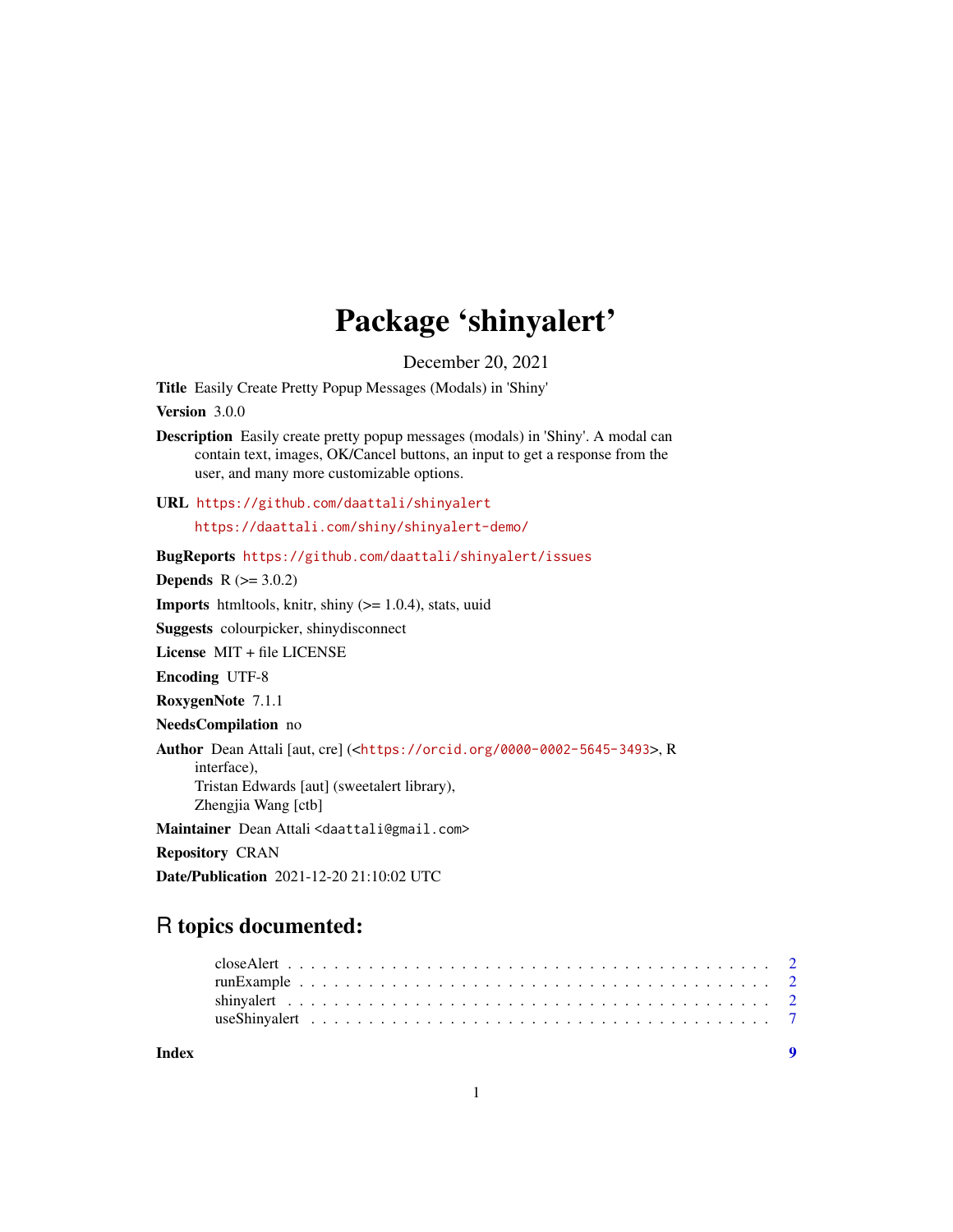<span id="page-1-2"></span><span id="page-1-0"></span>

#### Description

Close a shinyalert popup message

#### Usage

 $closeAlert(num = 0, id = NULL)$ 

#### Arguments

| num | Number of popup messages to close. If set to $\theta$ (default) then all messages are<br>closed. This is only useful if you have multiple popups queued up. |
|-----|-------------------------------------------------------------------------------------------------------------------------------------------------------------|
| id  | To close a specific popup, use the ID returned by shinyalert. Note that if id<br>is specified, then num is ignored.                                         |

| runExample | Run shinyalert example |  |
|------------|------------------------|--|
|------------|------------------------|--|

#### Description

Launch an example Shiny app that shows how easy it is to create modals with shinyalert.

The demo app is also [available online](https://daattali.com/shiny/shinyalert-demo/) to experiment with.

#### Usage

runExample()

<span id="page-1-1"></span>shinyalert *Display a popup message (modal) in Shiny*

#### Description

Modals can contain text, images, OK/Cancel buttons, Shiny inputs, and Shiny outputs (such as plots and tables). A modal can also have a timer to close automatically, and you can specify custom code to run when a modal closes. See the [demo Shiny app](https://daattali.com/shiny/shinyalert-demo/) online for examples or read the [full README.](https://github.com/daattali/shinyalert#readme)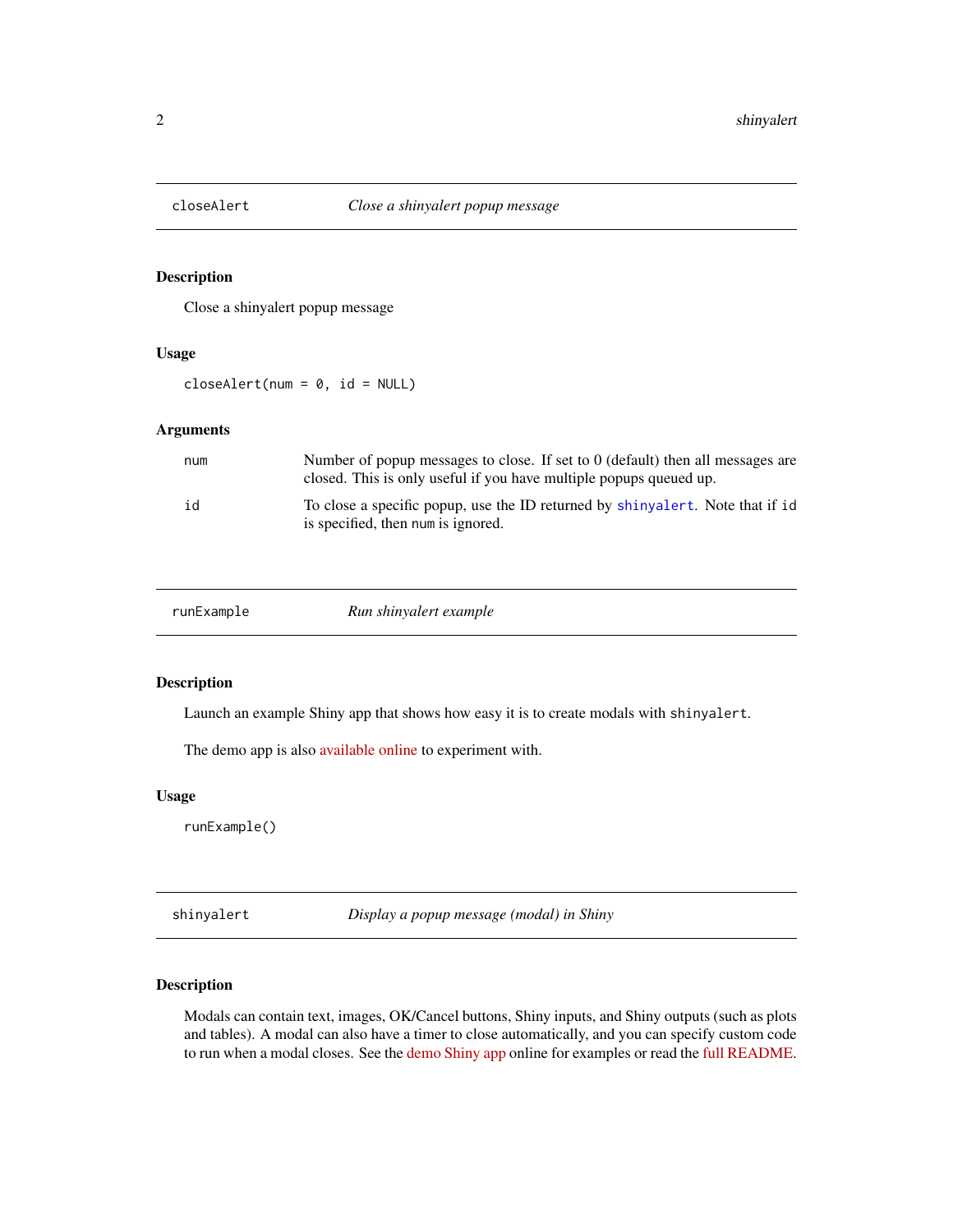#### shinyalert 3

#### Usage

```
shinyalert(
 title = ",
 text = ".
  type = ",
  closeOnEsc = TRUE,
 closeOnClickOutside = FALSE,
 html = FALSE,showCancelButton = FALSE,
  showConfirmButton = TRUE,
  inputType = "text",
  inputValue = "",inputPlaceholder = "",
  confirmButtonText = "OK",
  confirmButtonCol = "#AEDEF4",
  cancelButtonText = "Cancel",
  timer = 0,
  animation = TRUE,
  imageUr1 = NULL,imageWidth = 100,
  imageHeight = 100,
 className = ",
  callbackR = NULL,
 callbackJS = NULL,
  inputId = "shinyalert",
 size = "s",immediate = FALSE,
  session = getSession()
)
```
#### Arguments

| The title of the modal.                                                                                                                                                                                                                                                         |
|---------------------------------------------------------------------------------------------------------------------------------------------------------------------------------------------------------------------------------------------------------------------------------|
| The modal's text. Can either be simple text, or Shiny tags (including Shiny<br>inputs and outputs). If using Shiny tags, then you must also set html=TRUE.                                                                                                                      |
| The type of the modal. There are 4 built-in types which will show a corre-<br>sponding icon: "warning", "error", "success" and "info". You can also set<br>type="input" to get a prompt in the modal where the user can enter a response.<br>By default, the modal has no type. |
| If TRUE, the user can dismiss the modal by pressing the Escape key.                                                                                                                                                                                                             |
| closeOnClickOutside                                                                                                                                                                                                                                                             |
| If TRUE, the user can dismiss the modal by clicking outside it.                                                                                                                                                                                                                 |
| If TRUE, the content of the title and text will not be escaped. By default, the<br>content in the title and text are escaped, so any HTML tags will not render as<br>HTML.                                                                                                      |
|                                                                                                                                                                                                                                                                                 |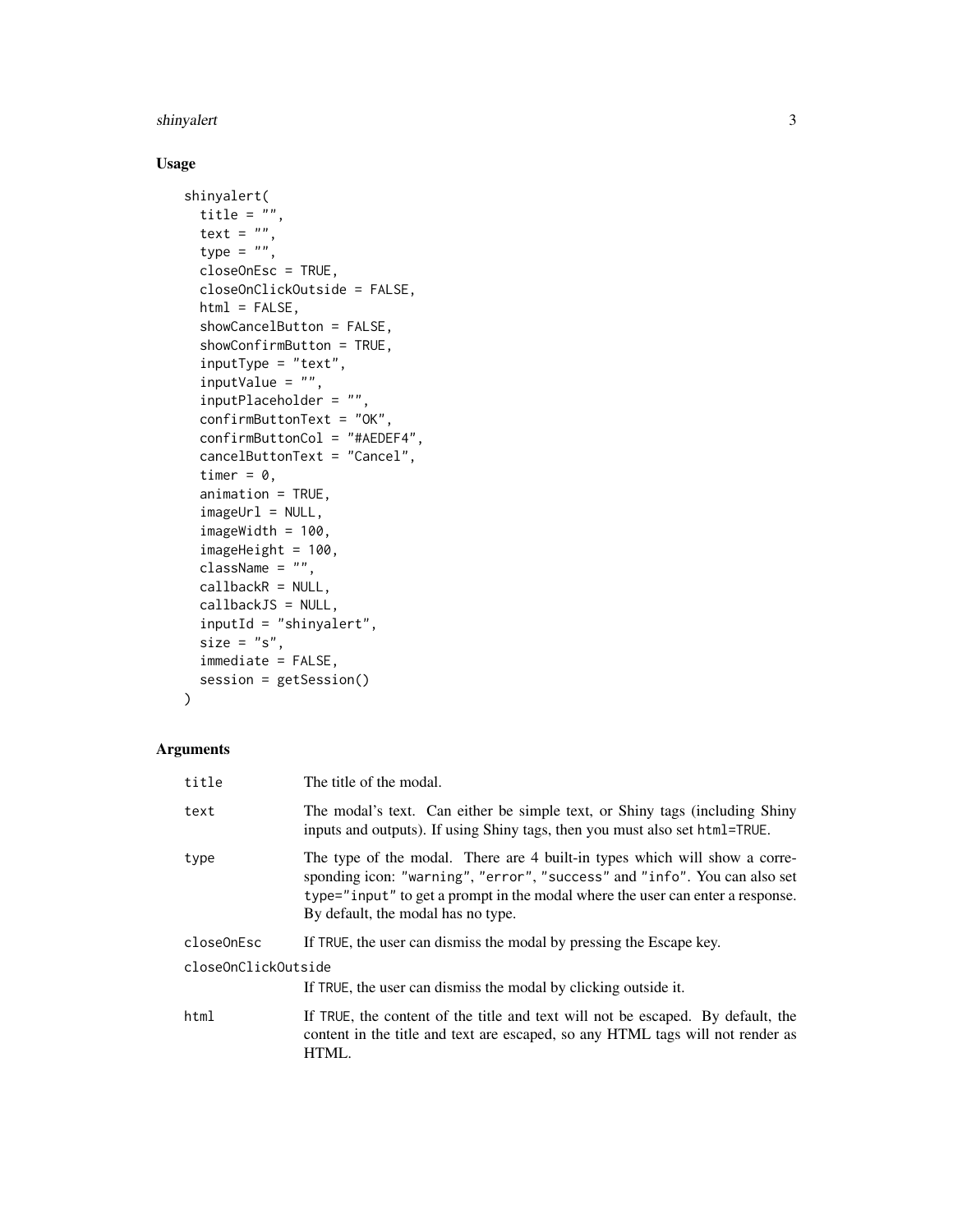<span id="page-3-0"></span>

| showCancelButton  |                                                                                                                                                                                   |
|-------------------|-----------------------------------------------------------------------------------------------------------------------------------------------------------------------------------|
|                   | If TRUE, a "Cancel" button will be shown, which the user can click on to dismiss<br>the modal.                                                                                    |
| showConfirmButton |                                                                                                                                                                                   |
|                   | If TRUE, a "OK" button will be shown. If FALSE, make sure to either use timer,<br>closeOnEsc, or closeOnClickOutside to allow the user a way to close the<br>modal.               |
| inputType         | When using type="input", change the type of the input field. The input type<br>can be "number", "text", "password", or any other valid HTML input type.                           |
| inputValue        | When using type="input", specify a default value that you want the input to<br>show initially.                                                                                    |
| inputPlaceholder  |                                                                                                                                                                                   |
|                   | When using type="input", specify a placeholder text for the input.                                                                                                                |
| confirmButtonText |                                                                                                                                                                                   |
|                   | The text in the "OK" button.                                                                                                                                                      |
| confirmButtonCol  |                                                                                                                                                                                   |
|                   | The background colour of the "OK" button (must be a HEX value).                                                                                                                   |
| cancelButtonText  | The text in the "Cancel" button.                                                                                                                                                  |
|                   |                                                                                                                                                                                   |
| timer             | The amount of time (in milliseconds) before the modal should close automati-<br>cally. Use 0 to not close the modal automatically (default).                                      |
| animation         | If FALSE, the modal's animation will be disabled. Possible values: FALSE,<br>TRUE, "slide-from-top", "slide-from-bottom", "pop" (the default anima-<br>tion when animation=TRUE). |
| imageUrl          | Add a custom icon to the modal.                                                                                                                                                   |
| imageWidth        | Width of the custom image icon, in pixels.                                                                                                                                        |
| imageHeight       | Height of the custom image icon, in pixels.                                                                                                                                       |
| className         | A custom CSS class name for the modal's container.                                                                                                                                |
| callbackR         | An R function to call when the modal exits. See the 'Modal return value' and<br>'Callbacks' sections below.                                                                       |
| callbackJS        | A JavaScript function to call when the modal exits. See the 'Modal return value'<br>and 'Callbacks' sections below.                                                               |
| inputId           | The input ID that will be used to retrieve the value of this modal (defualt:<br>"shinyalert"). You can access the value of the modal with input \$ <inputid>.</inputid>           |
| size              | The size (width) of the modal. One of "xs" for extra small, "s" for small (de-<br>fault), "m" for medium, or "1" for large.                                                       |
| immediate         | If TRUE, close any previously opened alerts and display the current one immedi-<br>ately.                                                                                         |
| session           | Shiny session object (only for advanced users).                                                                                                                                   |

#### Value

An ID that can be used by [closeAlert](#page-1-2) to close this specific alert.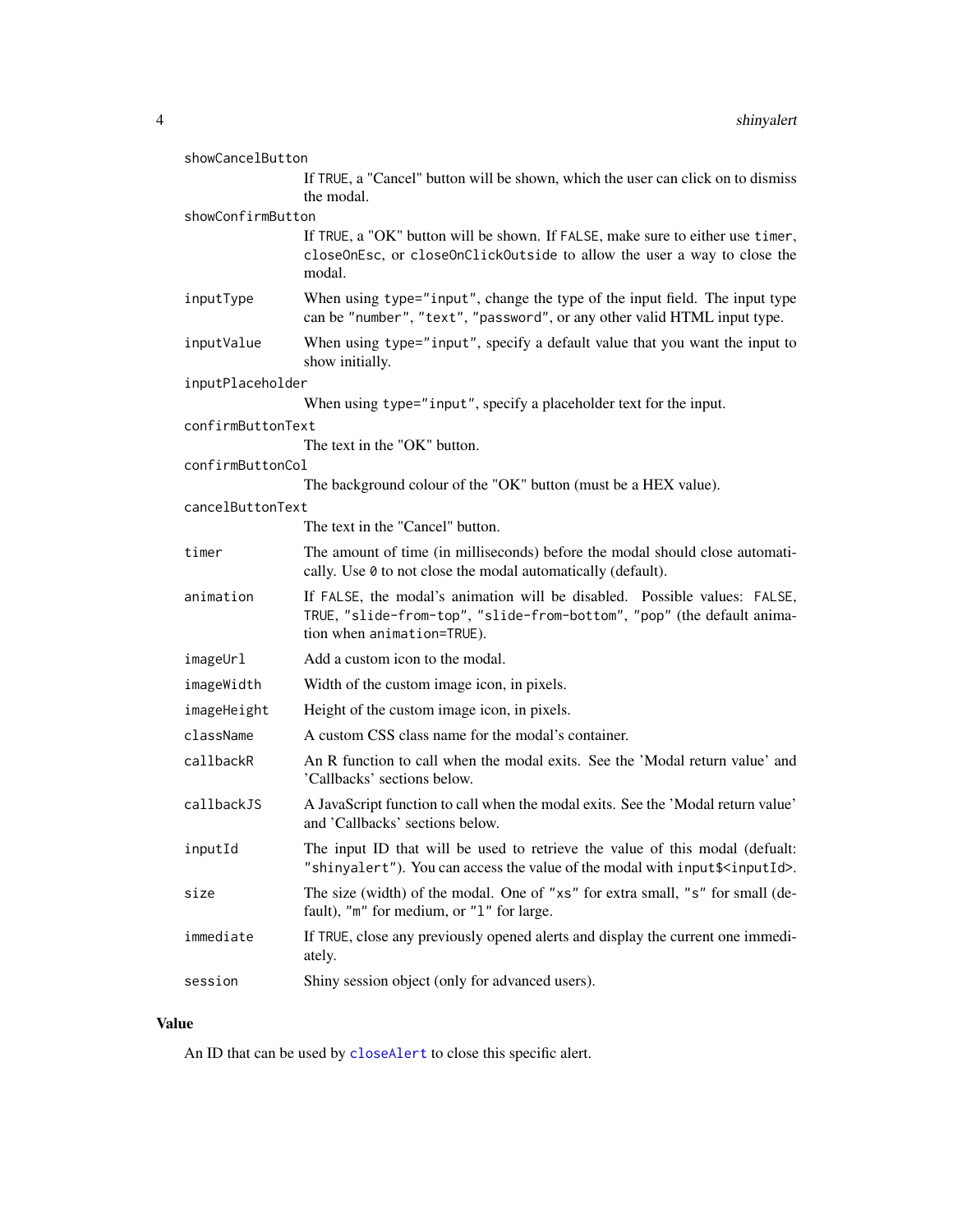#### shinyalert 5

#### Simple input modals

Usually the purpose of a modal is simply informative, to show some information to the user. However, the modal can also be used to retrieve an input from the user by setting the type = "input" parameter.

When using a type="input" modal, only a single input can be used. By default, the input will be a text input, but you can use other input types by specifying the inputType parameter (for example inputType = "number" will expose a numeric input).

#### Shiny inputs/outputs in modals

While simple input modals are useful for retrieving input from the user, they aren't very flexible they only allow one input. You can include any Shiny UI code in a modal, including Shiny inputs and outputs (such as plots), by providing Shiny tags in the text parameter and setting html=TRUE. For example, the following code would produce a modal with two inputs:

```
shinyalert(html = TRUE, text = tagList(
  textInput("name", "What's your name?", "Dean"),
  numericInput("age", "How old are you?", 30),
))
```
#### Modal return value

Modals created with shinyalert have a return value when they exit.

When using a simple input modal (type="input"), the value of the modal is the value the user entered. Otherwise, the value of the modal is TRUE if the user clicked the "OK" button, and FALSE if the user dismissed the modal (either by clicking the "Cancel" button, using the Escape key, clicking outside the modal, or letting the timer run out).

The return value of the modal can be accessed via input\$shinyalert (or using a different input ID if you specify the inputId parameter), as if it were a regular Shiny input. The return value can also be accessed using the *modal callbacks* (see below).

#### Callbacks

The return value of the modal is passed as an argument to the callbackR and callbackJS functions (if a callbackR or callbackJS arguments are provided). These functions get called (in R and in JavaScript, respectively) when the modal exits.

For example, using the following shinyalert code will result in a modal with an input field. After the user clicks "OK", a hello message will be printed to both the R console and in a native JavaScript alert box. You don't need to provide both callback functions, but in this example both are used for demonstration.

```
shinyalert(
  "Enter your name", type = "input",
 callbackR = function(x) { message("Hello ", x) },
 callbackJS = "function(x) { alert('Hello ' + x); }"
)
```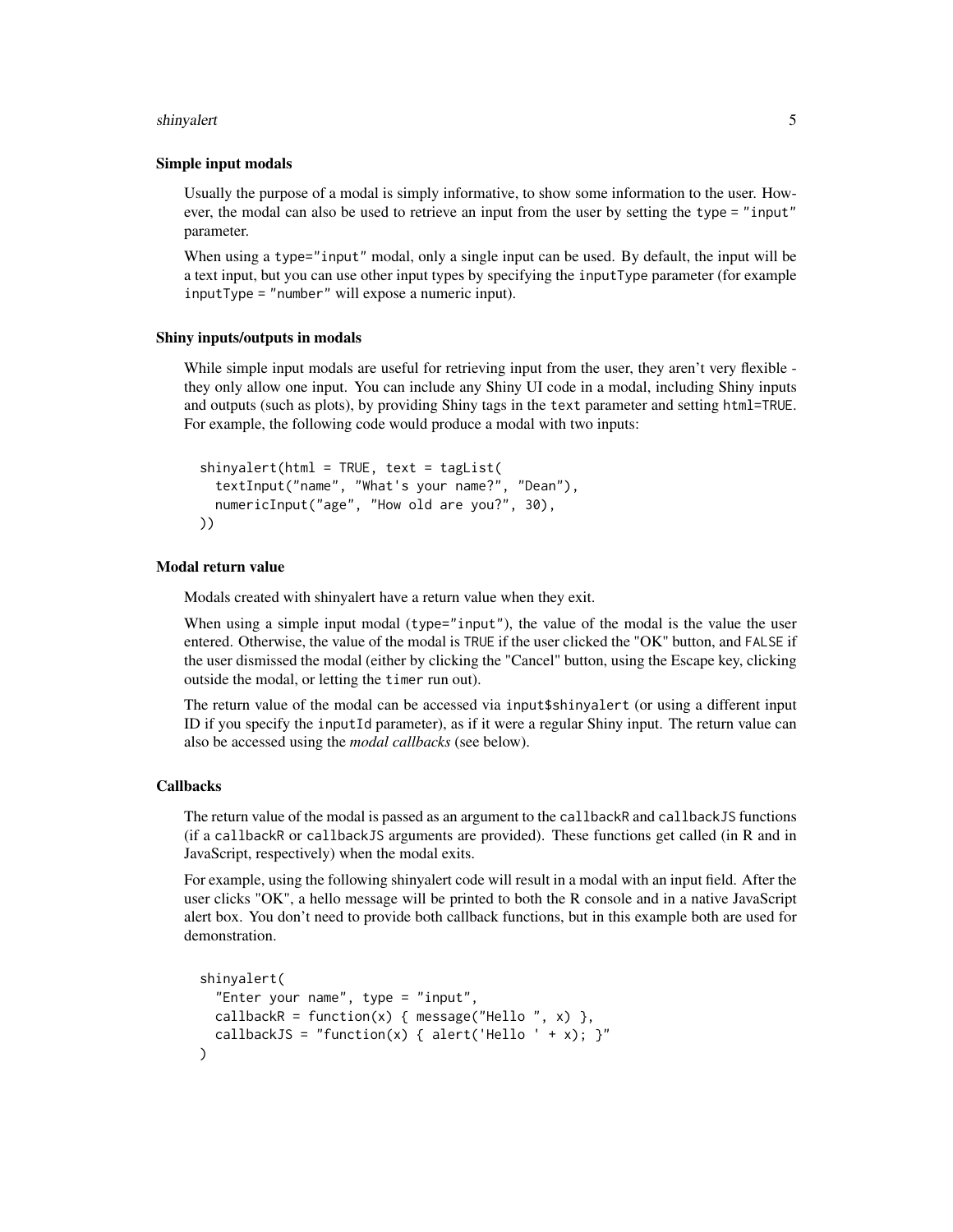<span id="page-5-0"></span>Notice that the callbackR function accepts R code, while the callbackJS function uses JavaScript code.

Since closing the modal with the Escape key results in a return value of FALSE, the callback functions can be modified to not print anything in that case.

```
shinyalert(
 "Enter your name", type = "input",
 callbackR = function(x) { if(x != FALSE) message("Hello", x) },
 callbackJS = "function(x) { if (x !== false) { alert('Hello ' + x); } }"
)
```
#### Chaining modals

It's possible to chain modals (call multiple modals one after another) by making a shinyalert() call inside a shinyalert callback or using the return value of a previous modal. For example:

```
shinyalert(
 title = "What is your name?", type = "input",
 callbackR = function(value) { shinyalert(paste("Welcome", value)) }
)
```
#### See Also

[useShinyalert](#page-6-1)

#### Examples

```
# Example 1: Simple modal
if (interactive()) {
 library(shiny)
 library(shinyalert)
 shinyApp(
   ui = fluidPage(
     actionButton("btn", "Click me")
   ),
    server = function(input, output) {
     observeEvent(input$btn, {
        # Show a simple modal
        shinyalert(title = "You did it!", type = "success")
     })
   }
 )
}
# Example 2: Simple input modal calling another modal in its callback
if (interactive()) {
 library(shiny)
 library(shinyalert)
```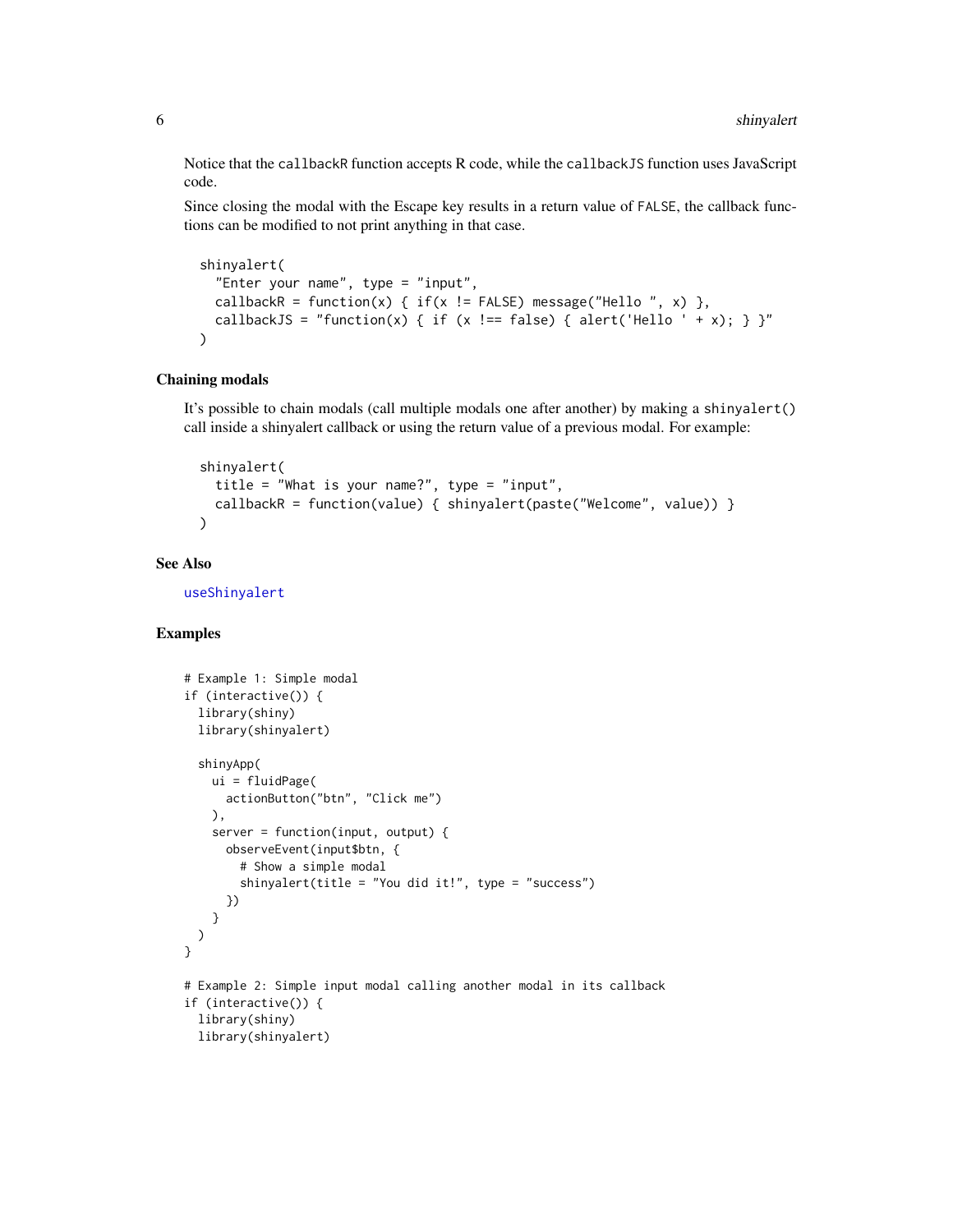#### <span id="page-6-0"></span>useShinyalert 7

```
shinyApp(
   ui = fluidPage(
     actionButton("btn", "Greet")
   ),
   server = function(input, output) {
      observeEvent(input$btn, {
        shinyalert(
          title = "What is your name?", type = "input",
          callbackR = function(value) { shinyalert(paste("Welcome", value)) }
       \lambda})
   }
 )
}
# Example 3: Modal with Shiny tags (input and output)
if (interactive()) {
 library(shiny)
 library(shinyalert)
 shinyApp(
   ui = fluidPage(
      actionButton("btn", "Go")
   ),
    server = function(input, output) {
      observeEvent(input$btn, {
       shinyalert(
         html = TRUE,text = tagList(numericInput("num", "Number", 10),
            "The square of the number is",
            textOutput("square", inline = TRUE)
         )
       )
      })
      output$square <- renderText({ input$num*input$num })
   }
 )
}
```
<span id="page-6-1"></span>useShinyalert *Set up a Shiny app to use shinyalert*

#### Description

#### This function is no longer required.

The first time a shinyalert message is shown, the required scripts are *automatically* inserted to the Shiny app. Usually this is not an issue, but in some unique cases this can sometimes cause the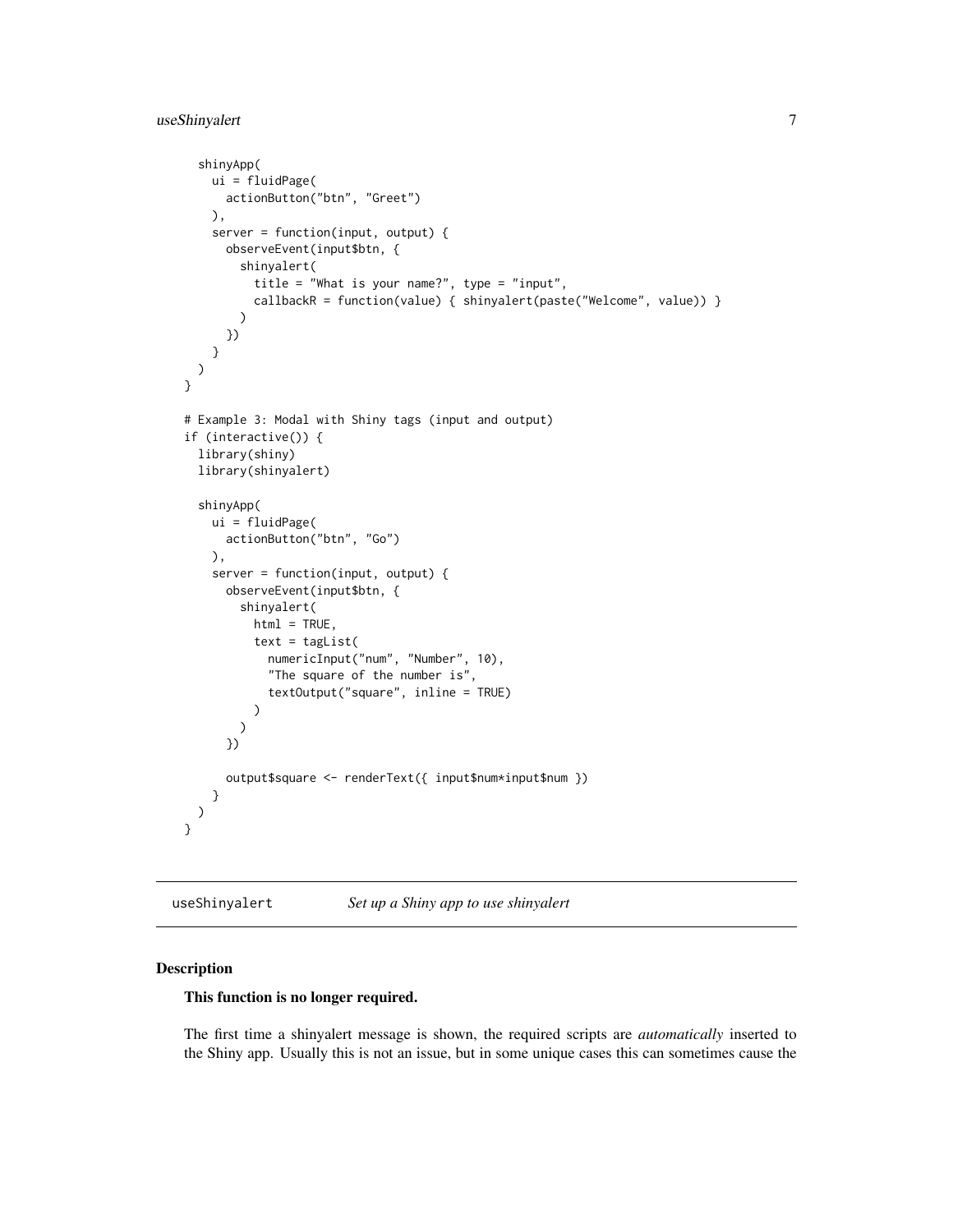<span id="page-7-0"></span>modal to appear glitchy (such as inside RStudio's Viewer, on some old browsers, or if the modal contains certain Shiny inputs).

If you notice issues with the UI of the modal, you may want to try to pre-load the scripts when the Shiny app initializes by calling useShinyalert(force=TRUE) anywhere in the UI.

#### Usage

```
useShinyalert(rmd, force = FALSE)
```
#### Arguments

| rmd   | Deprecated, do not use this parameter.                                           |
|-------|----------------------------------------------------------------------------------|
| force | Set to TRUE to force pre-loading the shinyalert scripts. If FALSE (default), you |
|       | will get a warning saying this function is not required.                         |

#### Value

Scripts that shinyalert requires that are automatically inserted to the app's <head> tag.

#### See Also

[shinyalert](#page-1-1)

#### Examples

```
if (interactive()) {
 library(shiny)
 library(shinyalert)
 shinyApp(
   ui = fluidPage(
     useShinyalert(force = TRUE), # Set up shinyalert
     actionButton("btn", "Click me")
   ),
   server = function(input, output) {
     observeEvent(input$btn, {
       # Show a simple modal
       shinyalert(title = "You did it!", type = "success")
     })
   }
 )
}
```